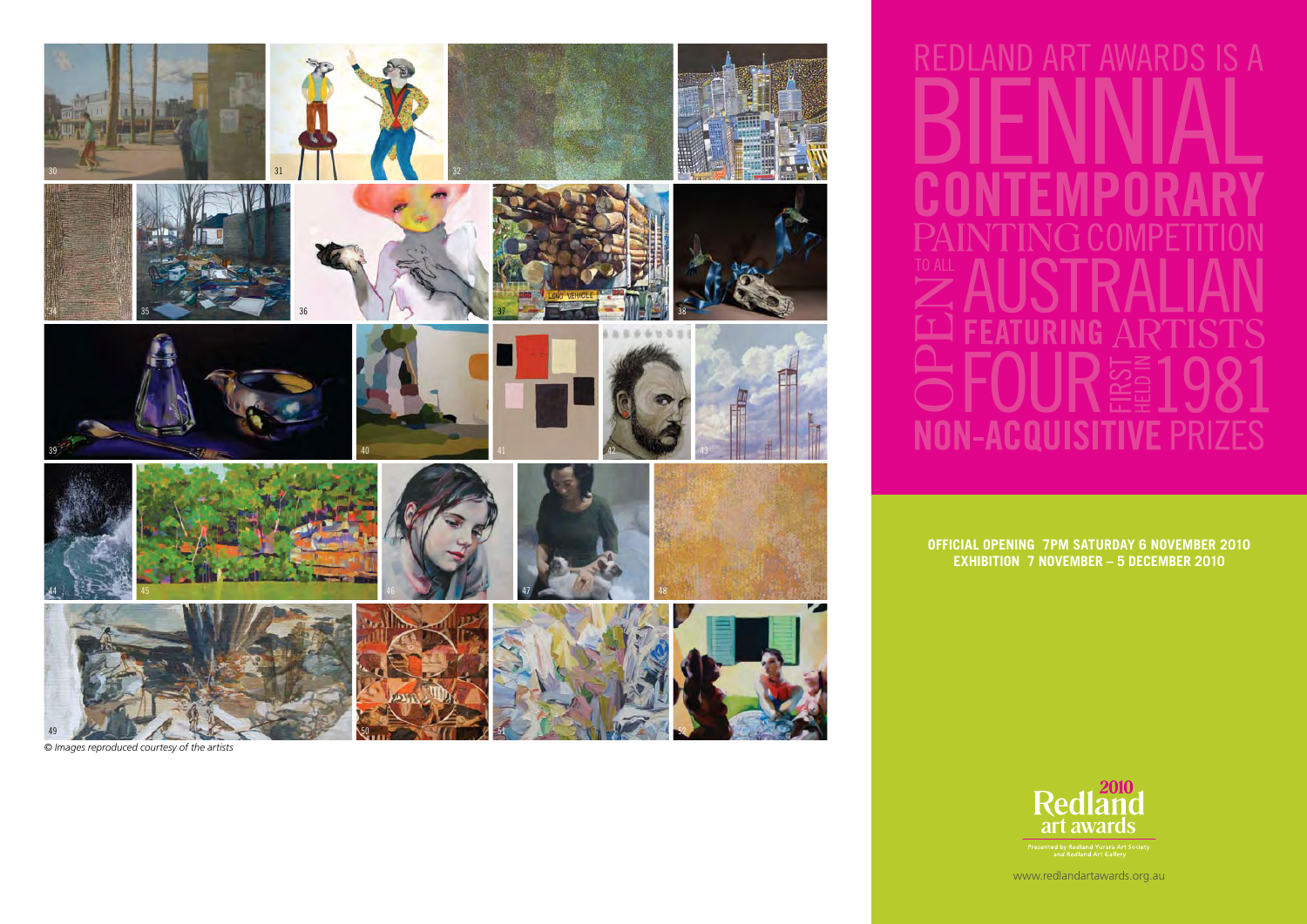

*Redland Art Awa rds* **i s a biennial c ontemp orary painting c ompetiti on open t o all A u stralian arti t s. s Pre sented by Redland Yurara Art S ociety and Redland Art Gallery,**  *Redland Art Awa rds 2010* **feature s f our n on-acqui sitive prize s. \$10,000 i s awarded a s fir st prize with runner up award of \$4,000 and s \$2,500 a s well a s the Meredith Foxt on P e ople' s C h oice Award f \$500. o**

First held in 1981, *Redland Art Awards* was established by a small group of local artists known as Redland Yurara Art Society Inc, one of Queensland's oldest art groups. With a current membership base of 120 the society runs an active workshop and exhibition program from its studio at Pinklands Reserve, Thornlands.

The competition is showcased at Redland Art Gallery, Cleveland, a vibrant cultural destination with a mix of innovative and culturally diverse exhibitions of which *Redland Art Awards* is a program highlight.

## **Redland Art Gallery, Cleveland**

Cnr Middle and Bloomfield Streets, Cleveland Q 4163

Monday to Friday 9am – 4pm Sunday 9am – 2pm Admission free

Tel: 07 3829 8899 or Email: gallery@redland.qld.gov.au www.more2redlands.com.au/ArtGallery

*Redland Art Gallery is an initiative of Redland City Council, dedicated to the late Eddie Santagiuliana*





1as





.<br>Eine Art<br>Logistics **Bayside Bulletin** 

Margaret Franklin & Associates Mellersh Gallery/Manson Fra mers Mossenson Galleries Redlands Institute Stark Creations Western Paci fic Financial Grou p

## **JUDGES**

**Spon sor ship**

**Anne Wallace**, Artist

**Simon Mee**, Associate Lecturer, Collections Curator and Arts Management, University of Southern Queensland **Emma Bain**, Director, Redland Art Gallery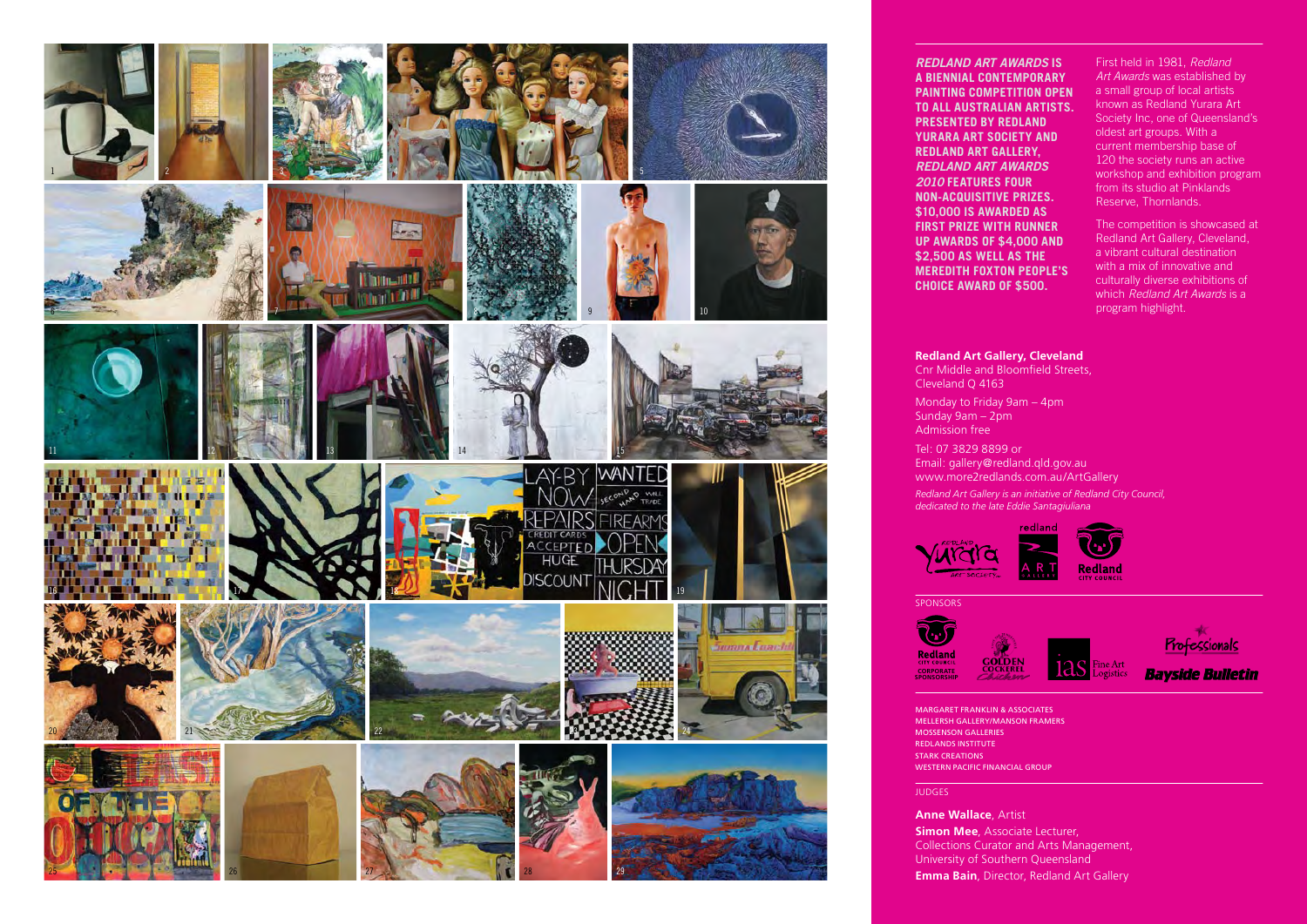

**Exhibition 7 November – 5 December 2010**



Presented by Redland Yurara Art Society<br>and Redland Art Gallery

www.redlandartawards.org.au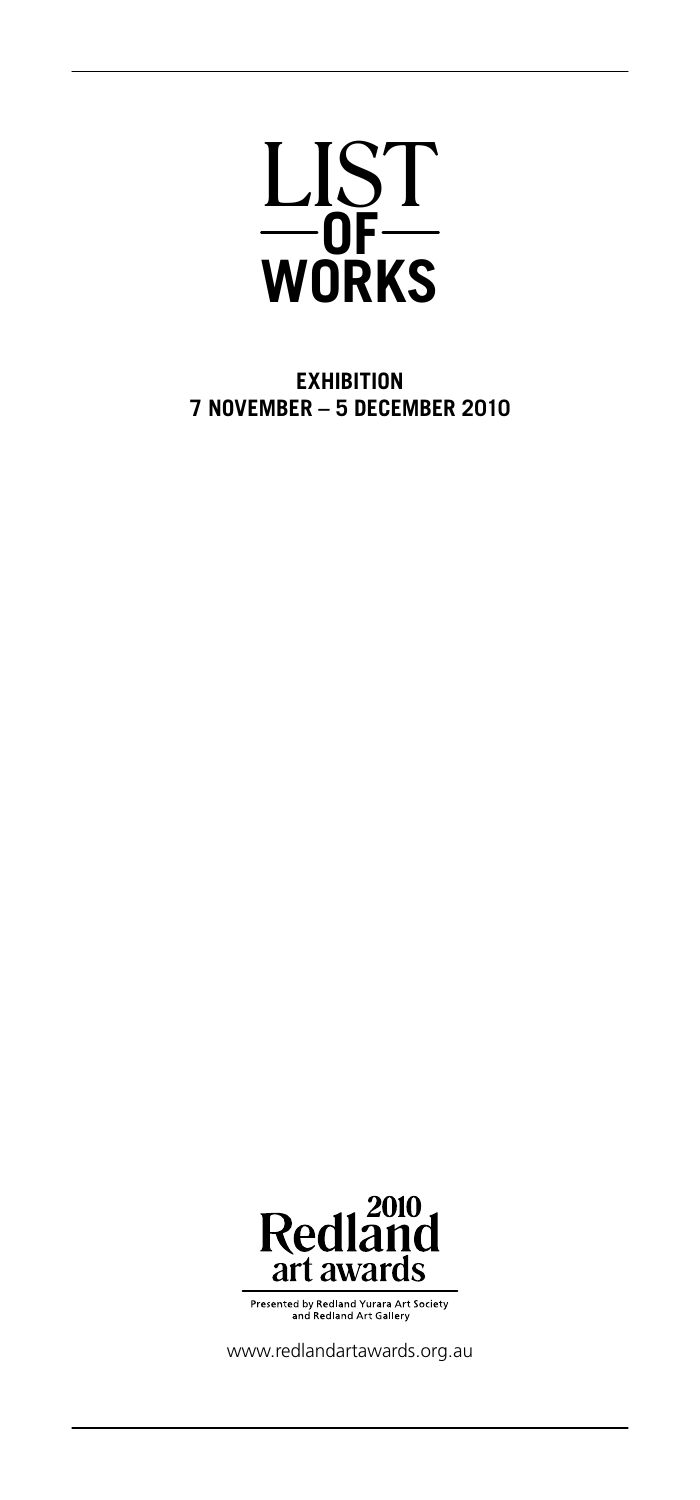| 1.  | Katka Adams, NSW, The key (detail) 2010,<br>pastel on paper \$1,800                                                                                         |
|-----|-------------------------------------------------------------------------------------------------------------------------------------------------------------|
| 2.  | Hadieh Afshani, QLD, Absence and presence 1, daytime (detail)<br>2009, oil on canvas \$1,000                                                                |
| 3.  | Fergus Binns, VIC, Toy painting (Christmas Island action figure)<br>(detail) 2009, oil on canvas NFS                                                        |
| 4.  | John Brigden, QLD, Plastic dollz (detail) 2010, oil on canvas NFS                                                                                           |
| 5.  | Kathryn Brimblecombe-Fox, QLD, Colour of knowledge (detail)<br>2009, oil on linen \$3,000                                                                   |
| 6.  | Denis Brockie, QLD, The big dune (detail) 2010,<br>synthetic polymer paint on canvas \$6,000                                                                |
| 7.  | Scott Bunning, QLD, The universal mind (detail) 2010,<br>synthetic polymer paint on canvas \$3,250                                                          |
| 8.  | Susan Buret, NSW, Where corals lie (detail) 2010,<br>synthetic polymer paint on linen \$5,500                                                               |
| 9.  | Deidre But-Husaim, SA, Wenceslas (detail) 2009,<br>oil on linen \$6,800                                                                                     |
|     | 10. Matthew Cheyne, QLD, Unbekannte burger 4<br>(Unknown citizen 4) (detail) 2009, oil on linen \$7,000                                                     |
| 11. | Judith Cobb, VIC, Afterglow 2009, oil on canvas \$1,250                                                                                                     |
|     | 12. Corinne Colombo, QLD, A relaxing day (detail) 2010, synthetic<br>polymer paint on flyscreen, fabric and mirror \$2,400                                  |
|     | 13. Yvette Coppersmith, VIC, Lock in 7 (detail) 2010,<br>oil on linen \$2,500                                                                               |
|     | 14. Gabrielle Courtenay, NSW, Self reflection (detail) 2009,<br>synthetic polymer paint, oil and aluminium leaf on<br>Belgian linen \$3,000                 |
|     | 15. Katina Davidson, QLD, Welcome back Dave! (detail) 2010,<br>oil on canvas \$1,125                                                                        |
|     | 16. Nameer Davis, QLD, In flight 2010, synthetic<br>polymer paint and wax on linen \$5,250                                                                  |
| 17. | Sam Eyles, QLD, Perseverance #22 (detail) 2010,<br>synthetic polymer paint, oil, oil pastel, pencil, ink,<br>gel medium and texture paste on canvas \$2,300 |
|     | 18. Adrienne Fleming, QLD, Somewhere between you said I said<br>2010, synthetic polymer paint on canvas \$3,500                                             |
|     |                                                                                                                                                             |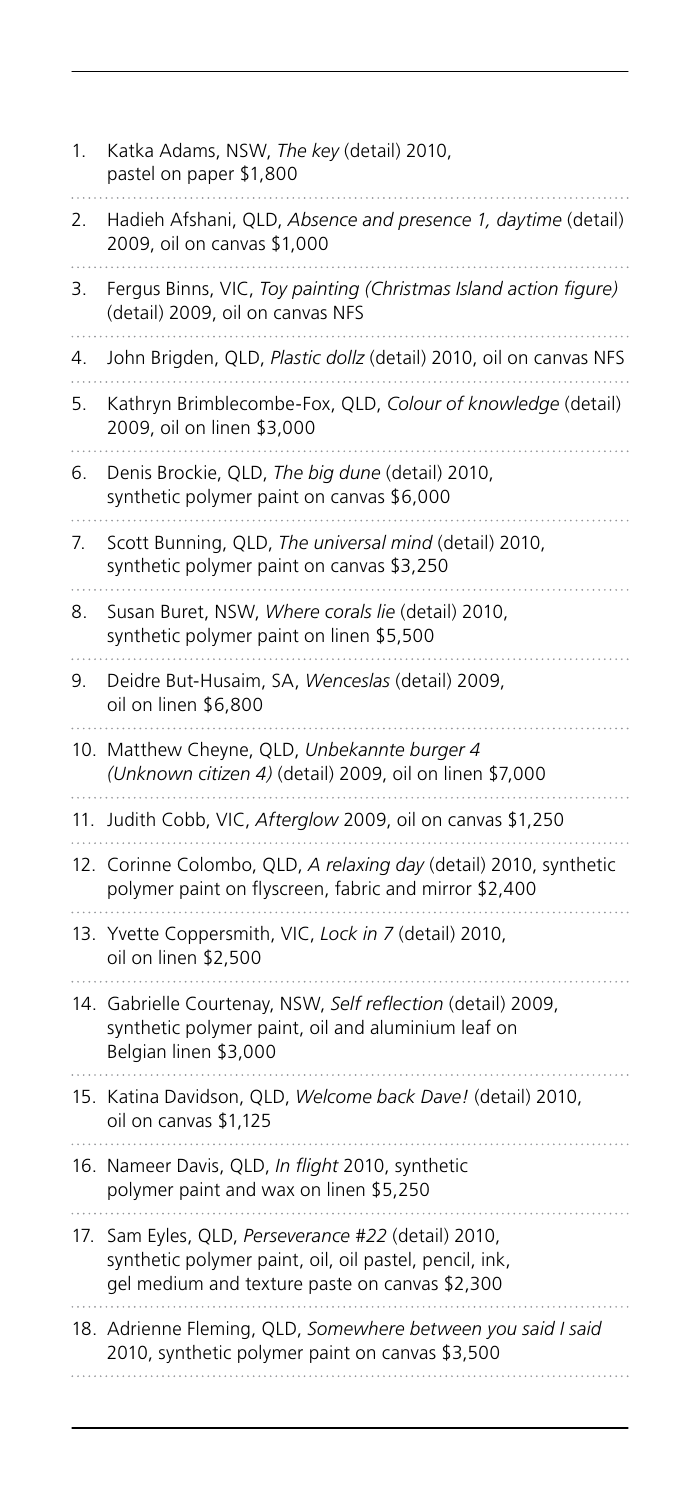|     | 19. John Gambardella, VIC, Lightning strike (The Bolte Bridge)<br>(detail) 2010, oil and enamel on canvas \$3,000                               |
|-----|-------------------------------------------------------------------------------------------------------------------------------------------------|
|     | 20. Anna Gonzalez, QLD, My first communion dress II (detail)<br>2009, tempera, ink and sgraffito on board \$5,500                               |
| 21. | Naomi Grant, WA, The river (detail) 2010,<br>synthetic polymer paint and collage on canvas \$4,000                                              |
|     | 22. Christian Griffiths (Sauce), QLD, From the underground (detail)<br>2009, synthetic polymer paint on canvas \$2,750                          |
|     | 23. Stephanie Hall, QLD, The point of innocence lost (detail) 2009,<br>oil on canvas \$500                                                      |
|     | 24. Craig Handley, NSW, Swans Coachline (detail) 2010,<br>oil on canvas NFS                                                                     |
|     | 25. Pat Hoffie, QLD, Jumbo land (End game) (detail) 2010,<br>oil and synthetic polymer paint on canvas \$4,000                                  |
|     | 26. John Honeywill, QLD, Safe (detail) 2010, oil on linen NFS                                                                                   |
|     | 27. Clare Hopkins, NSW, On the way there (detail) 2010,<br>ink and gouache on paper \$1,800                                                     |
|     | 28. Jacinta Howard, QLD, Nocturnal combat (detail) 2009,<br>oil on University paper \$3,500                                                     |
|     | 29. Heine (Harry) ledema, QLD, Crumbling citadel (detail) 2010,<br>oil on canvas \$4,000                                                        |
|     | 30. Kenneth Inwood, QLD, Departure (detail) 2009,<br>synthetic polymer paint on paper \$2,100                                                   |
|     | 31. Claude Jones, NSW, Monkey magic (detail) 2010,<br>synthetic polymer paint, watercolour, screenprint,<br>pencil and collage on paper \$1,950 |
|     | 32. Gladdy Kemarre, NT, Anwekety (Bush plum) (detail) 2010,<br>synthetic polymer paint on linen \$15,000                                        |
|     | 33. Dinni Kunoth Kemarre, NT, Melbourne at night (detail) 2010,<br>synthetic polymer paint on linen \$12,000                                    |
|     | 34. Josie Kunoth Petyarre, NT, Sugar bag story (detail) 2010,<br>synthetic polymer paint on linen \$6,200                                       |
|     | 35. Karla Marchesi, QLD, I suppose it had to come to this (detail)<br>2010, oil on board NFS                                                    |
|     | 36. Abbey McCulloch, QLD, The suckling (detail) 2010,<br>oil on canvas NFS                                                                      |
|     |                                                                                                                                                 |